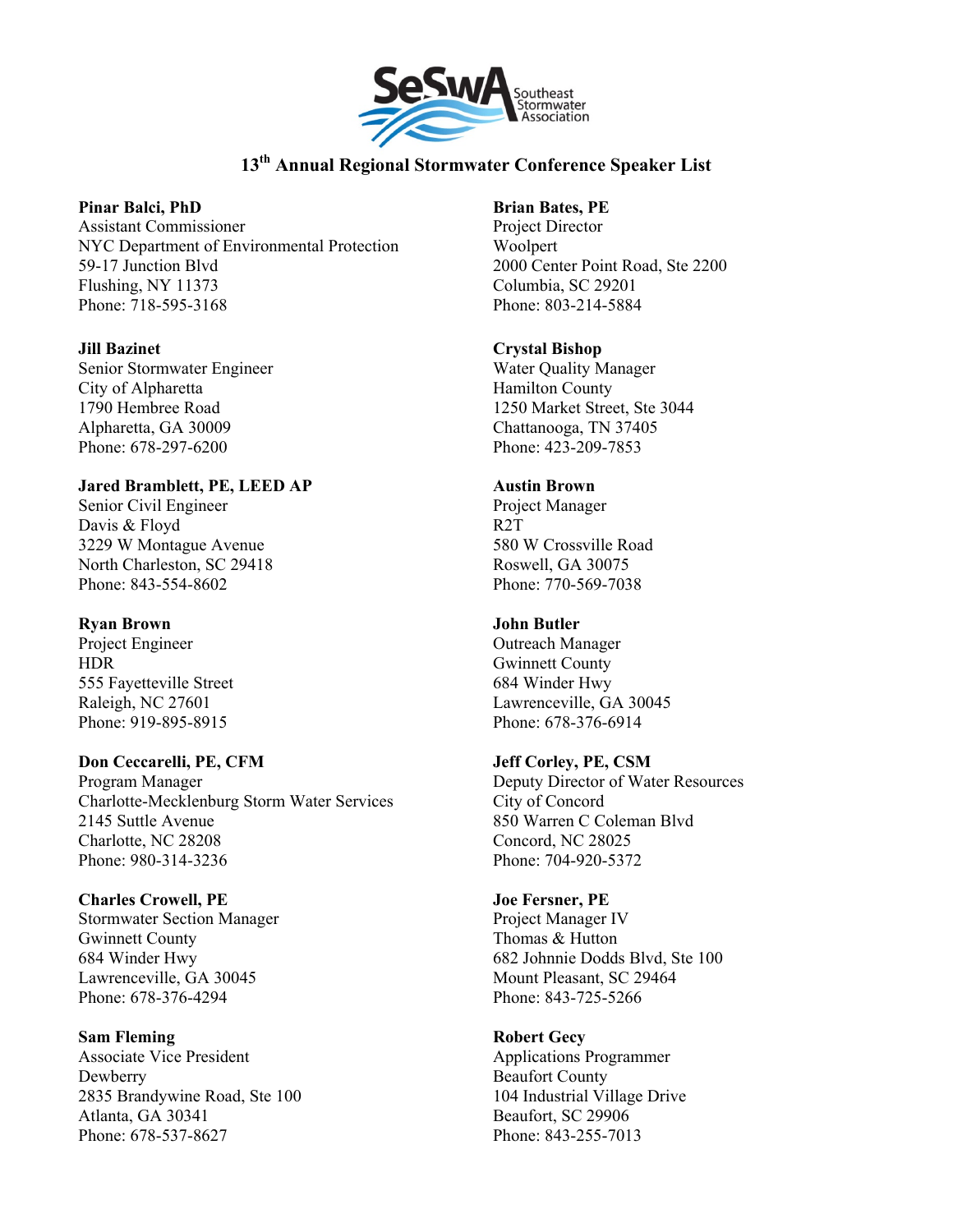

# **13th Annual Regional Stormwater Conference Speaker List**

### **Ron Geiger**

National Stormwater Practice Lead HDR 440 S Church Street, Ste 1000 Charlotte, NC 28202 Phone: 704-338-6825

# **Laurie Hawks**

Water Resources Brown and Caldwell 990 Hammond Drive, Ste 400 Atlanta, GA 30328 Phone: 770-673-3602

### **Ian Jewell**

Environmental Scientist Freese and Nichols 717 Green Valley Road, Ste 200 Greensboro, NC 27408 Phone: 919-582-5875

# **Eric Larson, PE, CPSWQ, AICP, CFM**

Dir. of Environ. Engineering & Land Mgmt Beaufort County 120 Shanklin Road Beaufort, SC 29906 Phone: 843-255-2812

# **Ward Marotti**

Senior Project Manager WK Dickson 616 Colonnade Drive Charlotte, NC 28205 Phone: 919-368-8043

# **Scott McClelland**

Vice President CDM Smith 1715 N Westshore Blvd, Ste 875 Tampa, FL 33607 Phone: 813-262-8865

# **Danelle Murray, PE**

Water Resources Engineer City of Roswell 38 Hill Street, Ste 235 Roswell, GA 30075 Phone: 770-594-6417

# **Trey Glenn**

Administrator US EPA Region 4 61 Forsyth Street SW, Mail Code: 9T25 Atlanta, GA 30303-8960 Phone: 404-562-9900

### **Kinsey Holton, PE**

Stormwater Program Manager City of Charleston 2 George Street Charleston, SC 29401 Phone: 843-724-3757

# **Demetria Kimball-Mehlhorn**

Senior Program Manager Lexington Fayette Urban County 200 E Main Street Lexington, KY 40507 Phone: 859-425-2554

# **Amanda Lester**

Project Manager R2T 580 W Crossville Road Roswell, GA 30075 Phone: 404-918-9996

# **Kelly Mattfield**

National Stream Restoration Lead Brown and Caldwell 5430 Wade Park Blvd, Ste 200 Raleigh, NC 27607 Phone: 919-424-1454

# **Mo Minkara, PE, PhD**

Water Quality Manager City of Chattanooga 1250 Market Street, Ste 2100 Chattanooga, TN 37402 Phone: 423-643-5877

# **Kristen O'Reilly**

Water Quality Program Specialist City of Charlotte  $600 \text{ E } 4^{\text{th}}$  Street Charlotte, NC 28202 Phone: 704-517-0814